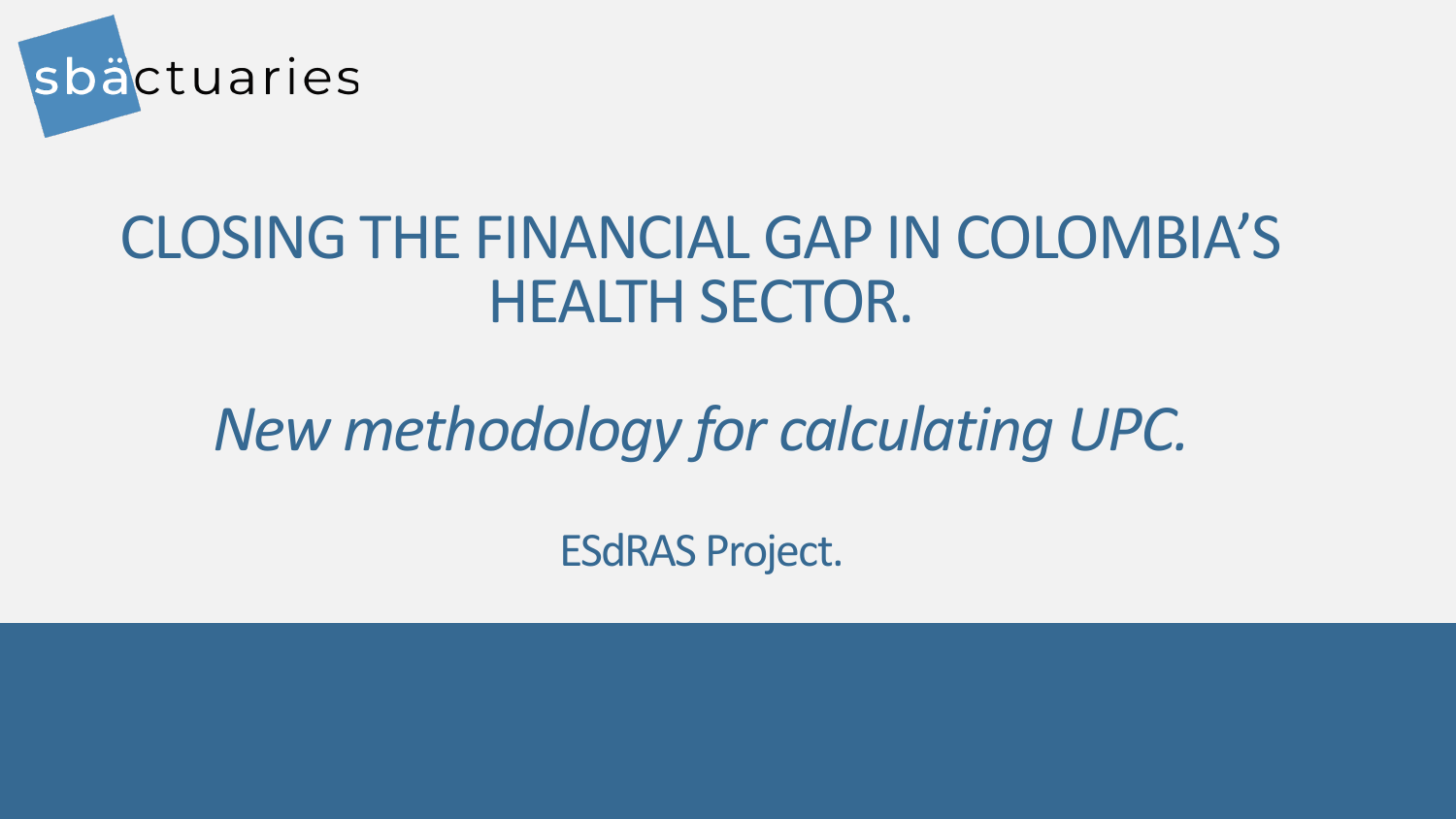#### ESdRAS Project| Strategic Partners







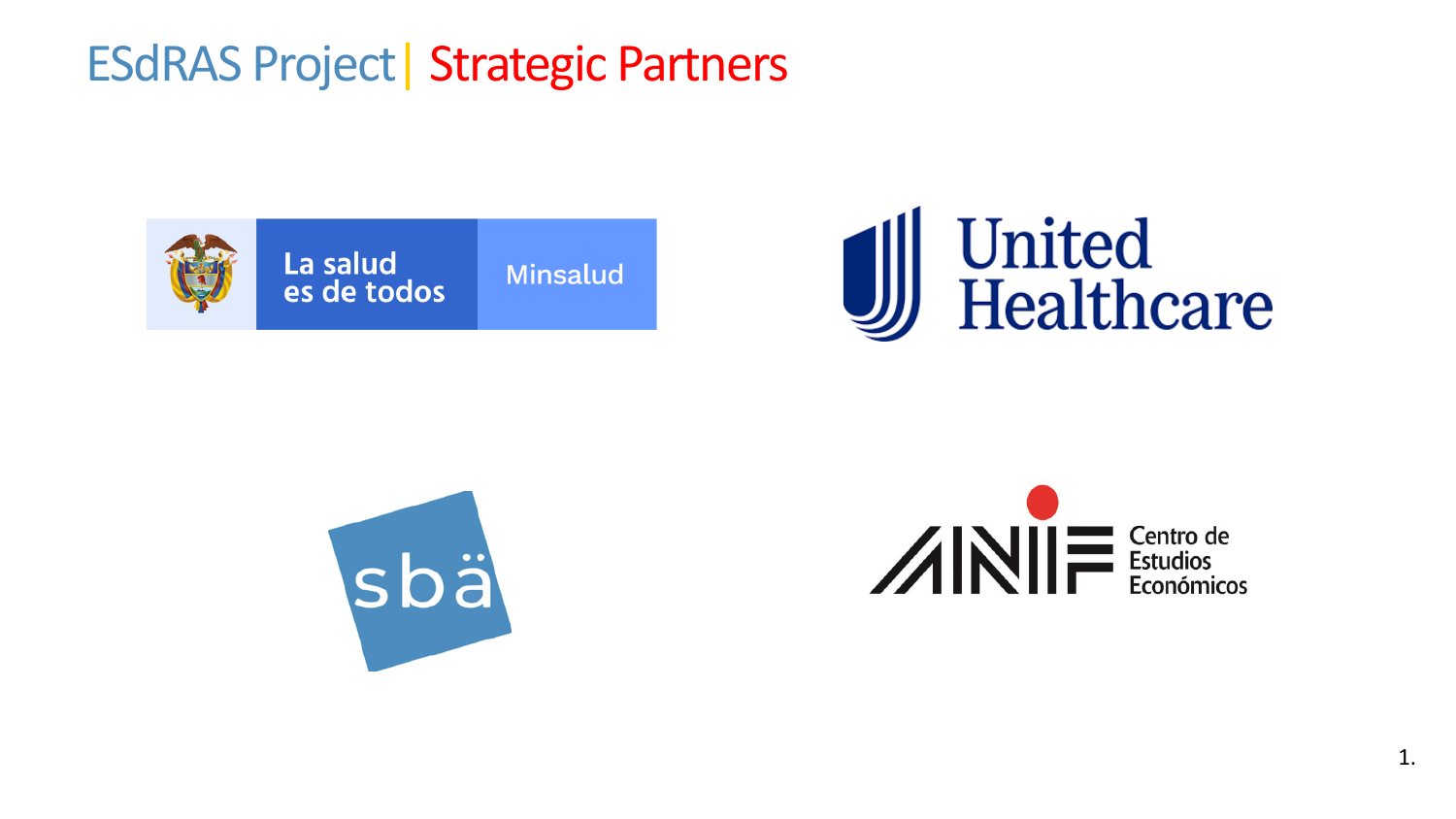#### About the speakers



#### **Ian Duncan PhD FSA FIA FCIA FCA CSPA MAAA**

- Adjunct Professor, Dept. of Statistics & Applied Probability, University of California Santa Barbara.
- B.Phil (Balliol College, Oxford) PhD (Heriot-Watt University, Edinburgh)
- Health Actuary (40 years)/Consulting Actuary (30 years)
- Author, "*Healthcare Risk Adjustment and Predictive Modeling*" (2<sup>nd</sup> ed.) (Actex Publications) and "*Managing and Evaluating Healthcare Intervention Programs*" (2nd ed.) (Actex Publications)
- President, Santa Barbara Actuaries Inc. and Nvoyance LLC.



#### Juan Diego Mejia Becerra MS

- PhD candidate in the Dept. of Statistics & Applied Probability at the University of California Santa Barbara and an intern at Santa Barbara Actuaries Inc.
- Masters degree from National University, Colombia.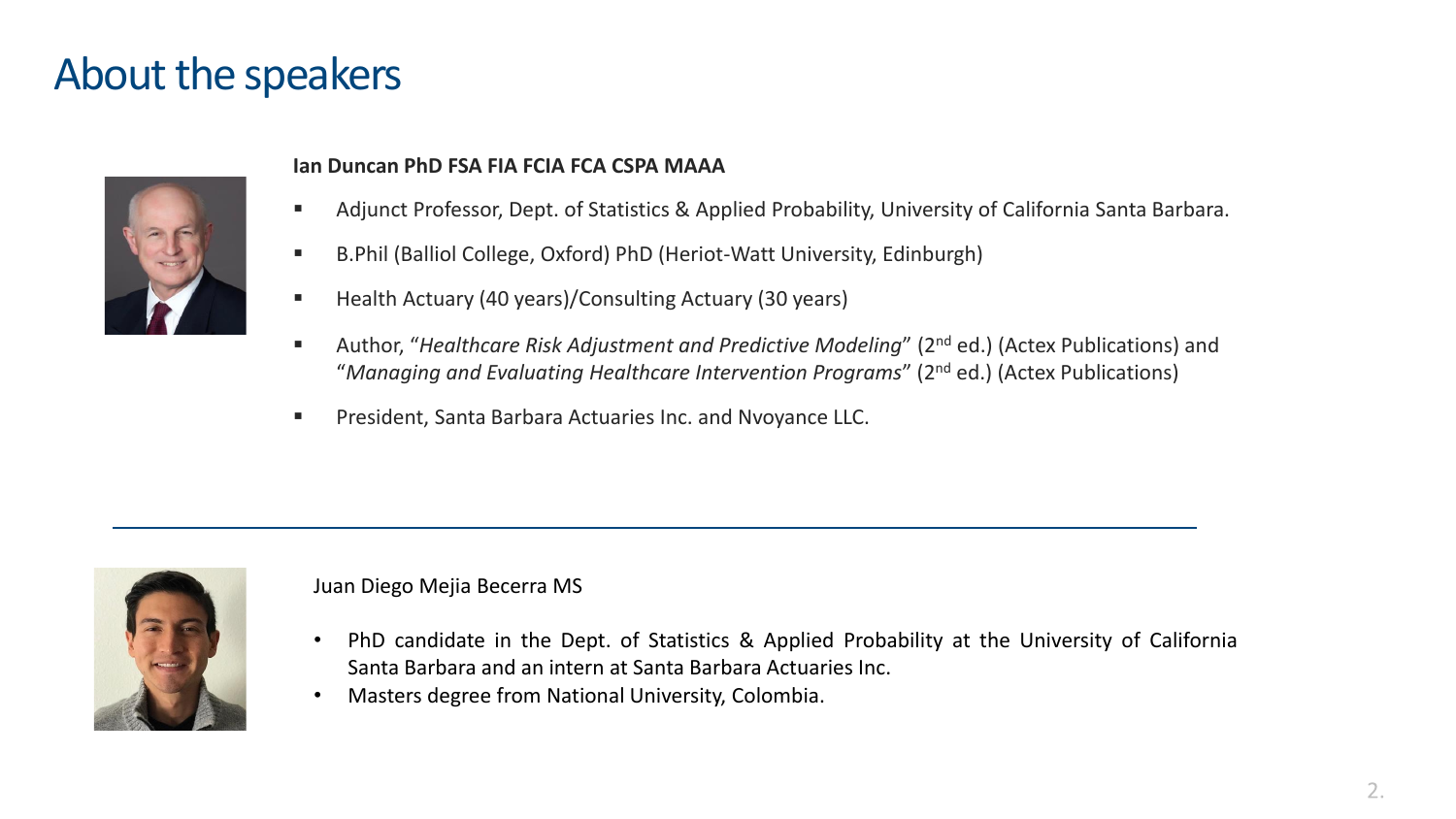#### ESdRAS Project| Content

• Context.

• Problem Description.

• Contributions.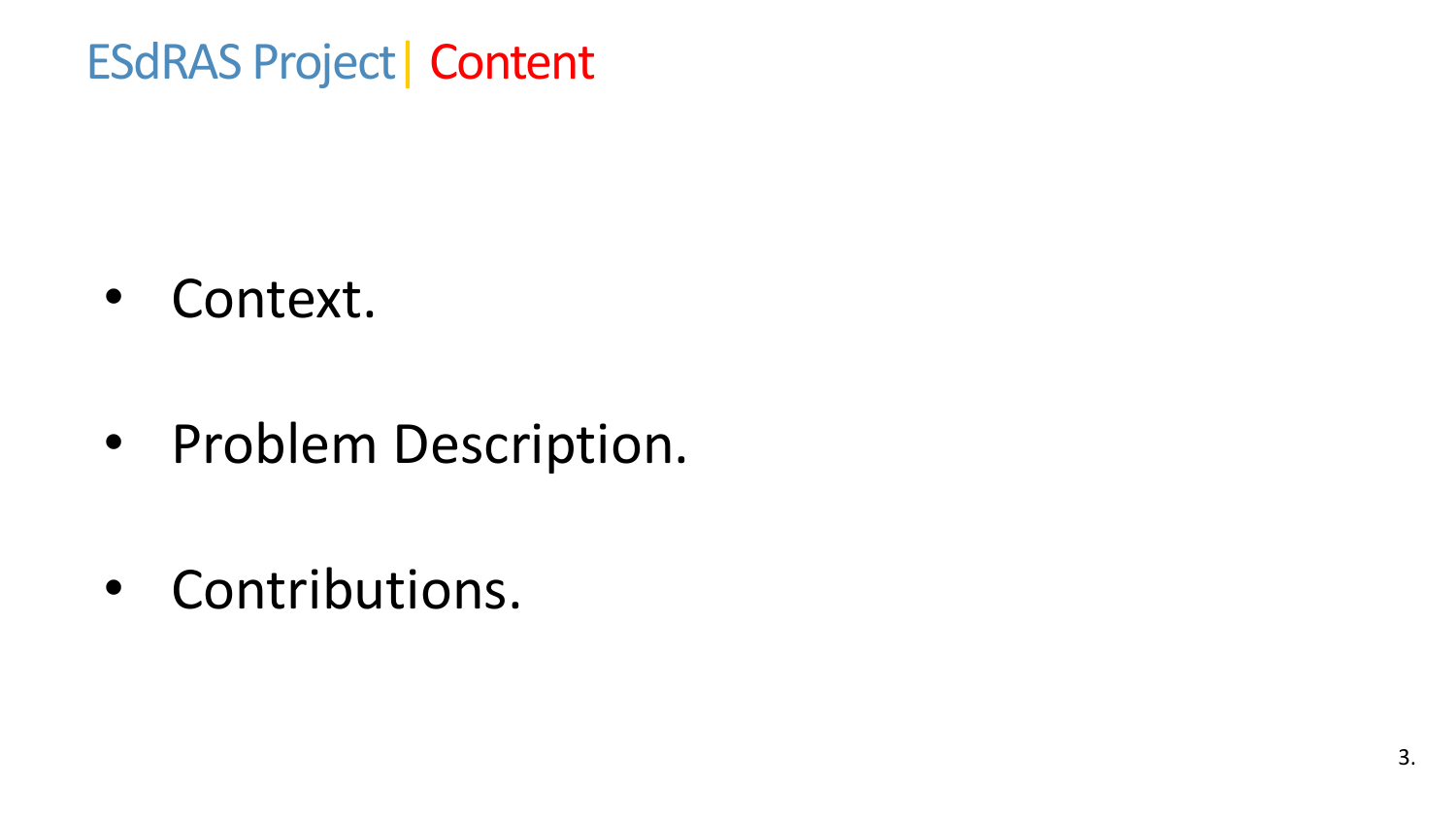#### ESdRAS Project| Context



- Unitary Presidential Constitutional Republic.
- Population: 50M.
- GDP:  $$828B (31^{st}, PPP)$ ,  $$343 (38<sup>th</sup>, Nominal)$ ,
- High Gini .
- High HDI.
- Member of: UN, WTO, OECD, OAS, Andean Community.
- Healthcare is a right.
- Two regimes: Contributory/Subsidized.
- All affiliates have a choice of insurer (EPS).
- Formal employees contribute x% of pay.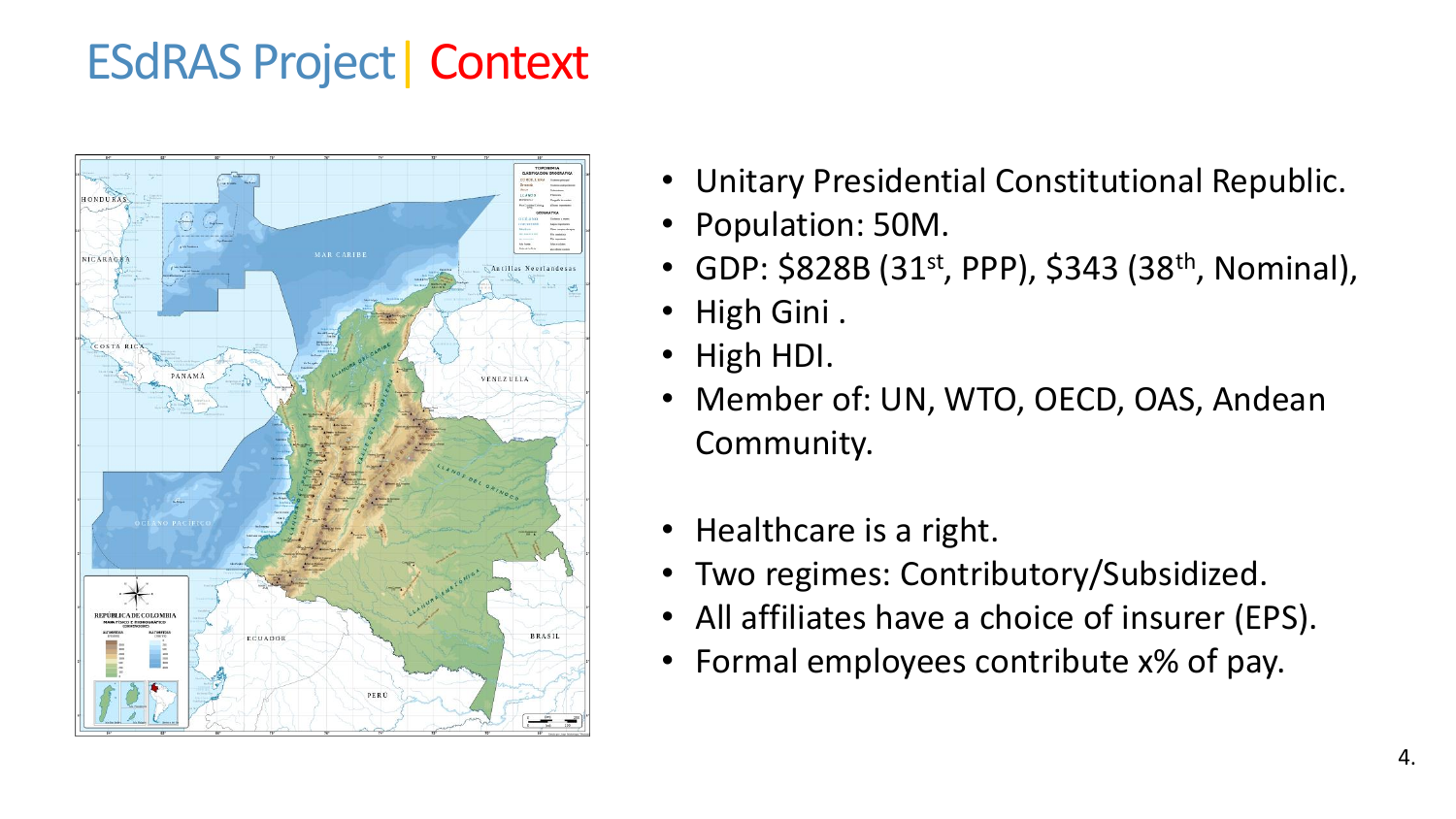

- Contributory (44.9%).
- Subsidized (47.7%).
- Other Regimes (4.41%).

Publicly Funded

- 68% of the healthcare expenditure.
- 4.9% GDP; uncontrolled budget.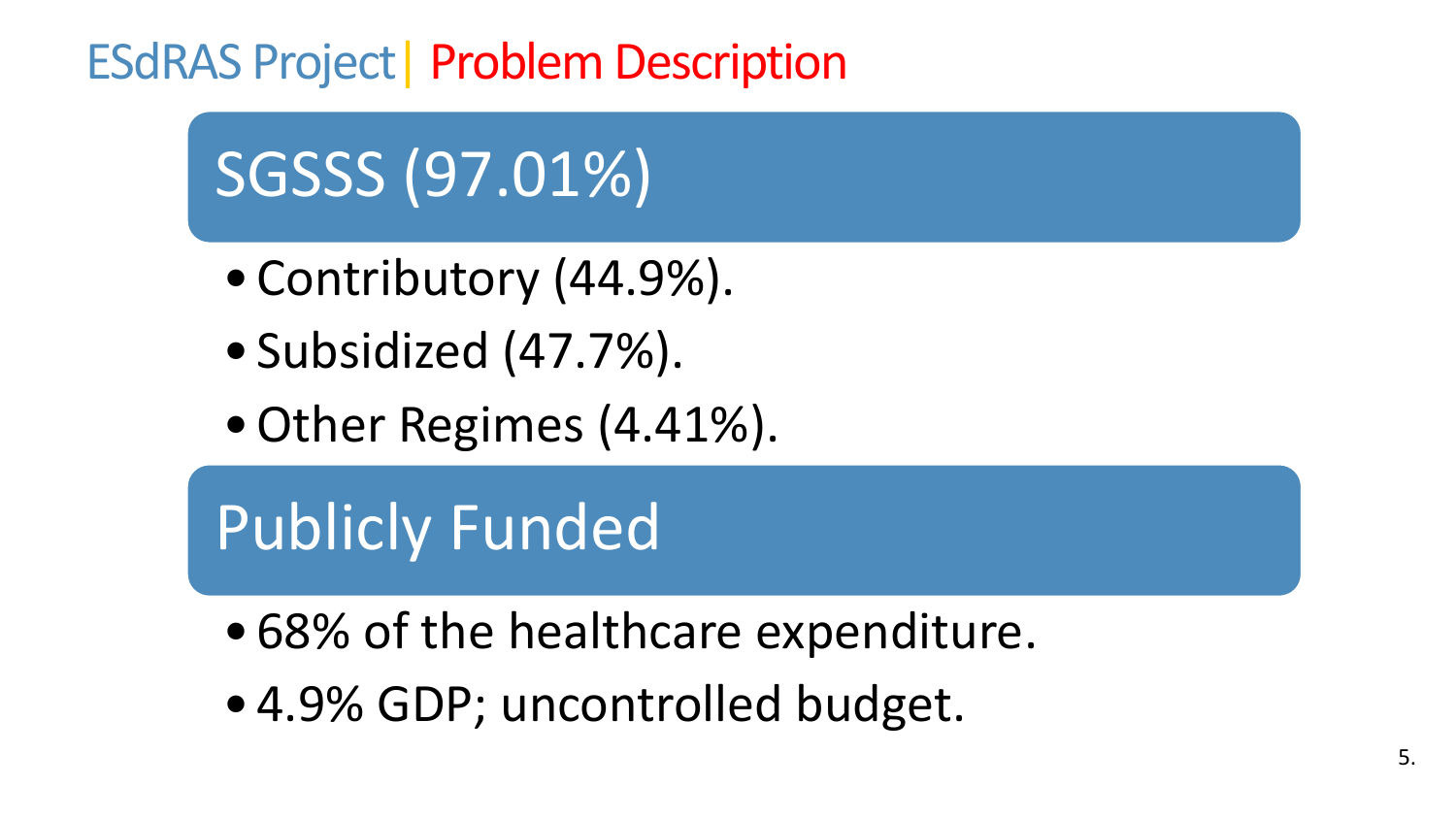# Insurers

- *Entidades Promotoras de Salud (EPSs).*
- •Age/Sex and Territory Prospective Riskadjustment System.

Benefits Plan

- •PBS Services.
- •Non-PBS Services (a.k.a. *Recobros*).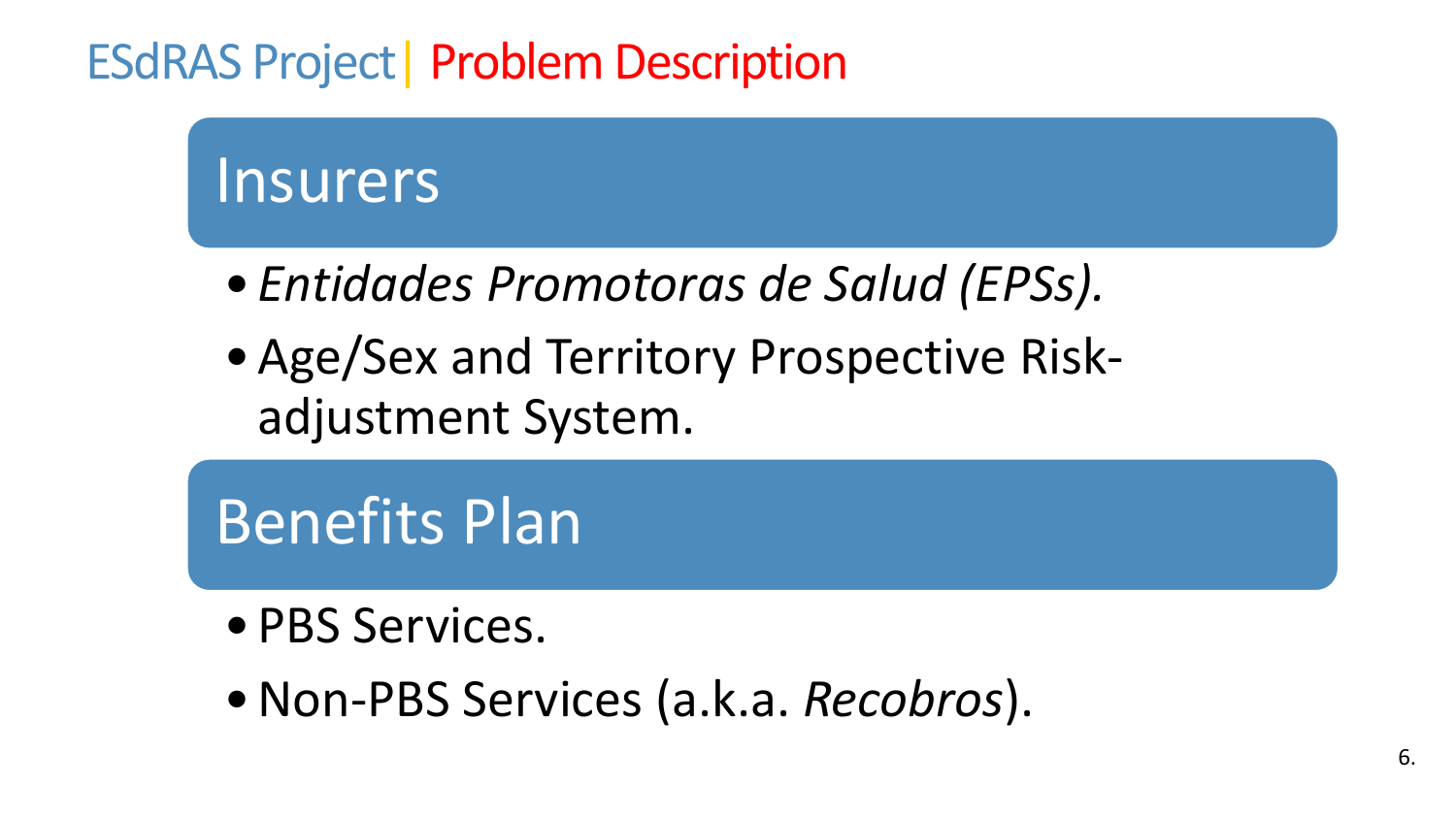





**Statutory** Law of 2015

Law 1955 of 2019

ESdRAS Project 2020 - 2021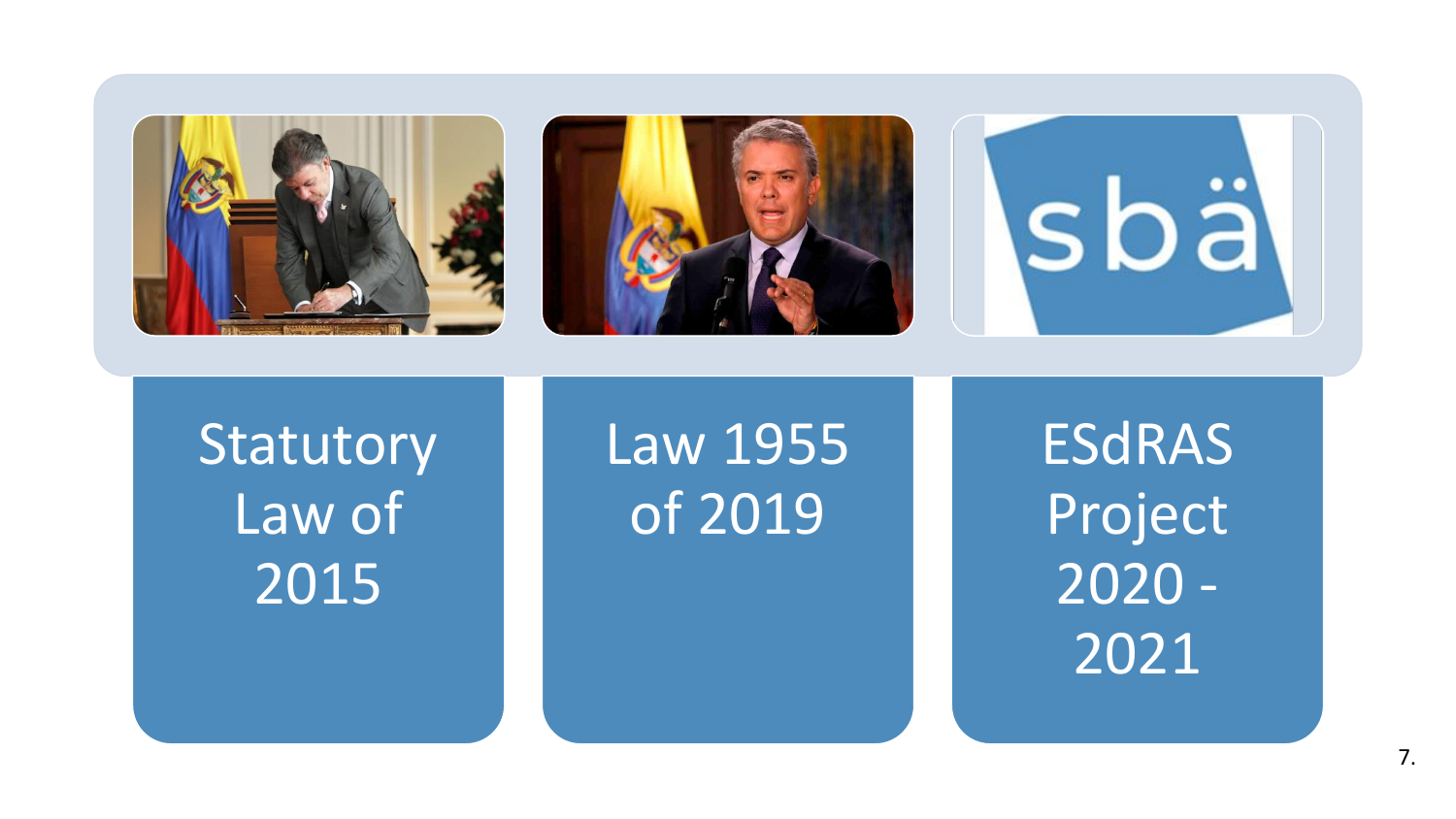## PBS Services Risk-adjustment System

| <b>Territory Type</b>                         | <b>Differential (Cost Structure)</b> |
|-----------------------------------------------|--------------------------------------|
| <b>Cities</b>                                 | 1.0986                               |
| Areas difficult to access                     | 1.1000                               |
| San Andrés, Providencia and Santa<br>Catalina | 1.3790                               |
| <b>Other territories</b>                      | 1.0000                               |

#### Base Rate 2021:

- \$938,826 COP/year (CR).
- \$872,946 COP/year (SR).

| <b>Age/Sex</b>                    | <b>Differential (Cost Structure)</b> |
|-----------------------------------|--------------------------------------|
| People less than one year         | 2.9679                               |
| People between 1 to 4 years old   | 0.9530                               |
| People between 5 to 14 years old  | 0.3329                               |
| Women between 15 to 18 years old  | 0.5014                               |
| Men between 15 to 18 years old    | 0.3173                               |
| Women between 19 to 44 years old  | 1.0475                               |
| Men between 19 to 44 years old    | 0.5646                               |
| People between 45 to 49 years old | 1.0361                               |
| People between 50 to 54 years old | 1.3215                               |
| People between 55 to 59 years old | 1.6154                               |
| People between 60 to 64 years old | 2.0790                               |
| People between 65 to 69 years old | 2.5861                               |
| People between 70 to 74 years old | 3.1033                               |
| People older than 75              | 3.8997                               |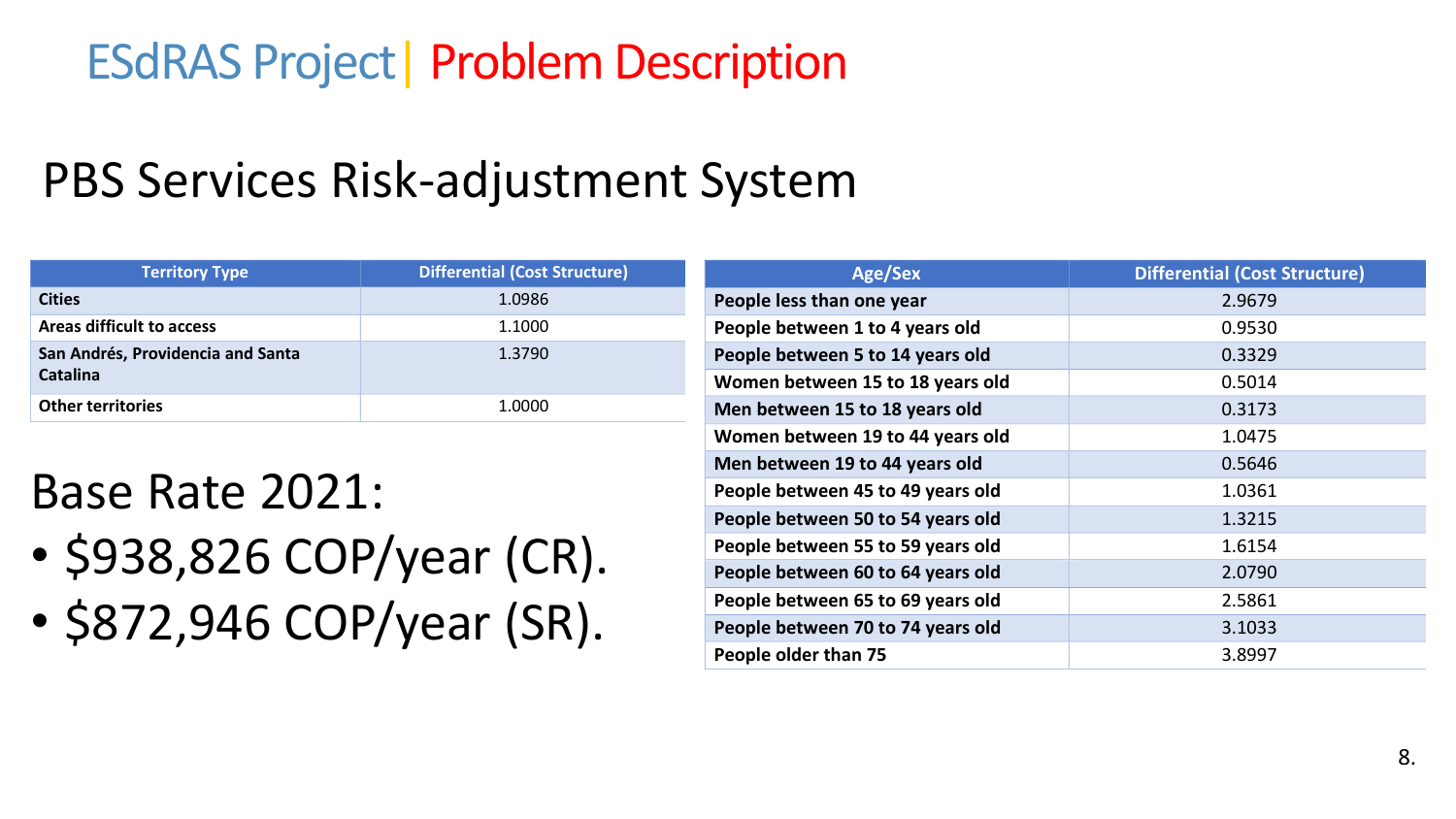## Non-PBS Distribution System

- Implemented in 2020.
- Involves IBNR Calculations.
- Distribution incorporates historical Patterns.

## Specific payments

Add point here about how Colombian system is a mix of prospective risk-adjustment and retrospective specific reimbursements.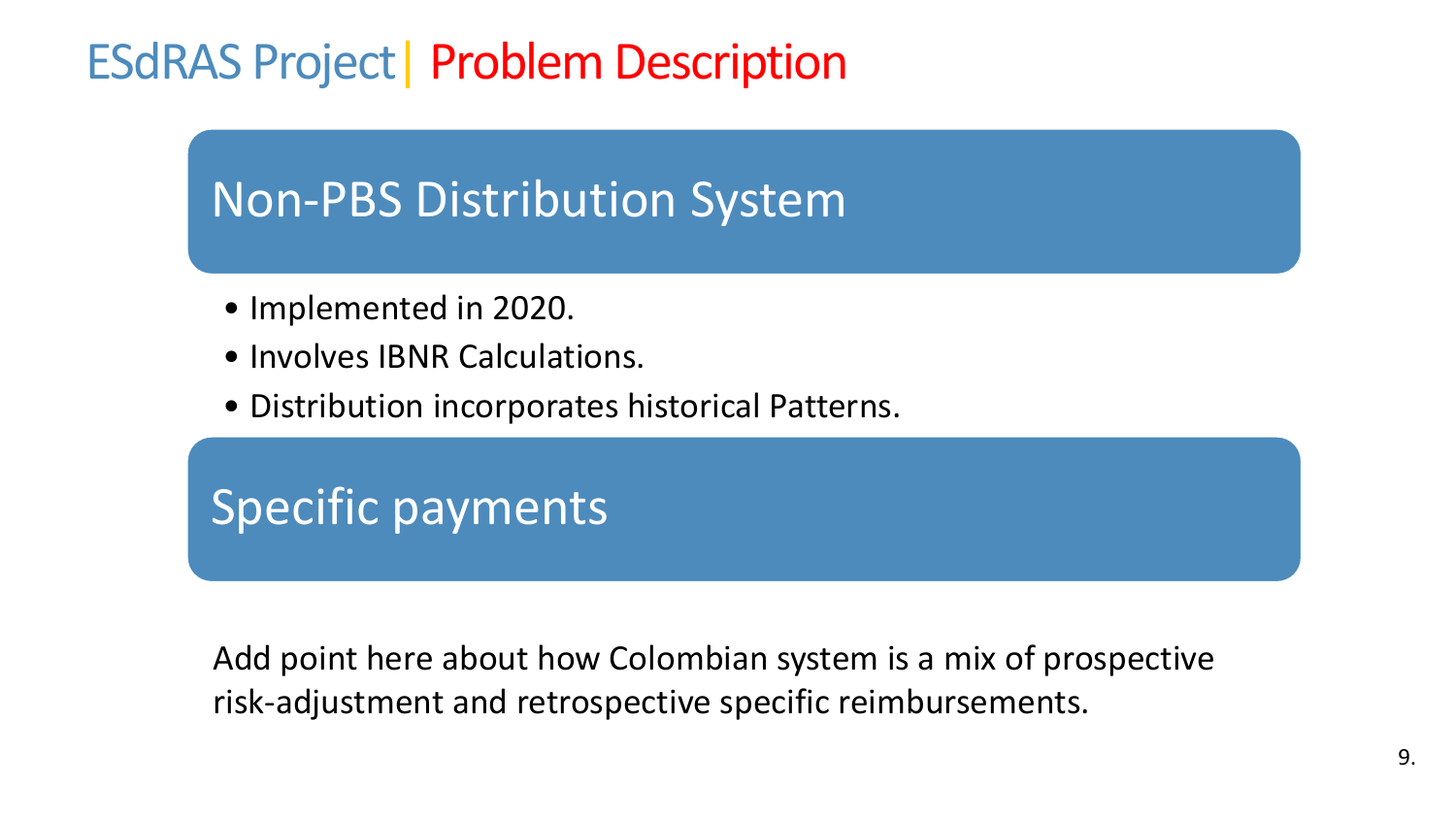#### Further Adjustments

- Agreement 026 of 2011,
- High-Cost Fund (*Cuenta de Alto Costo*).
- Reimbursement for cost of certain conditions (HIV; some cancers; Hemophilia)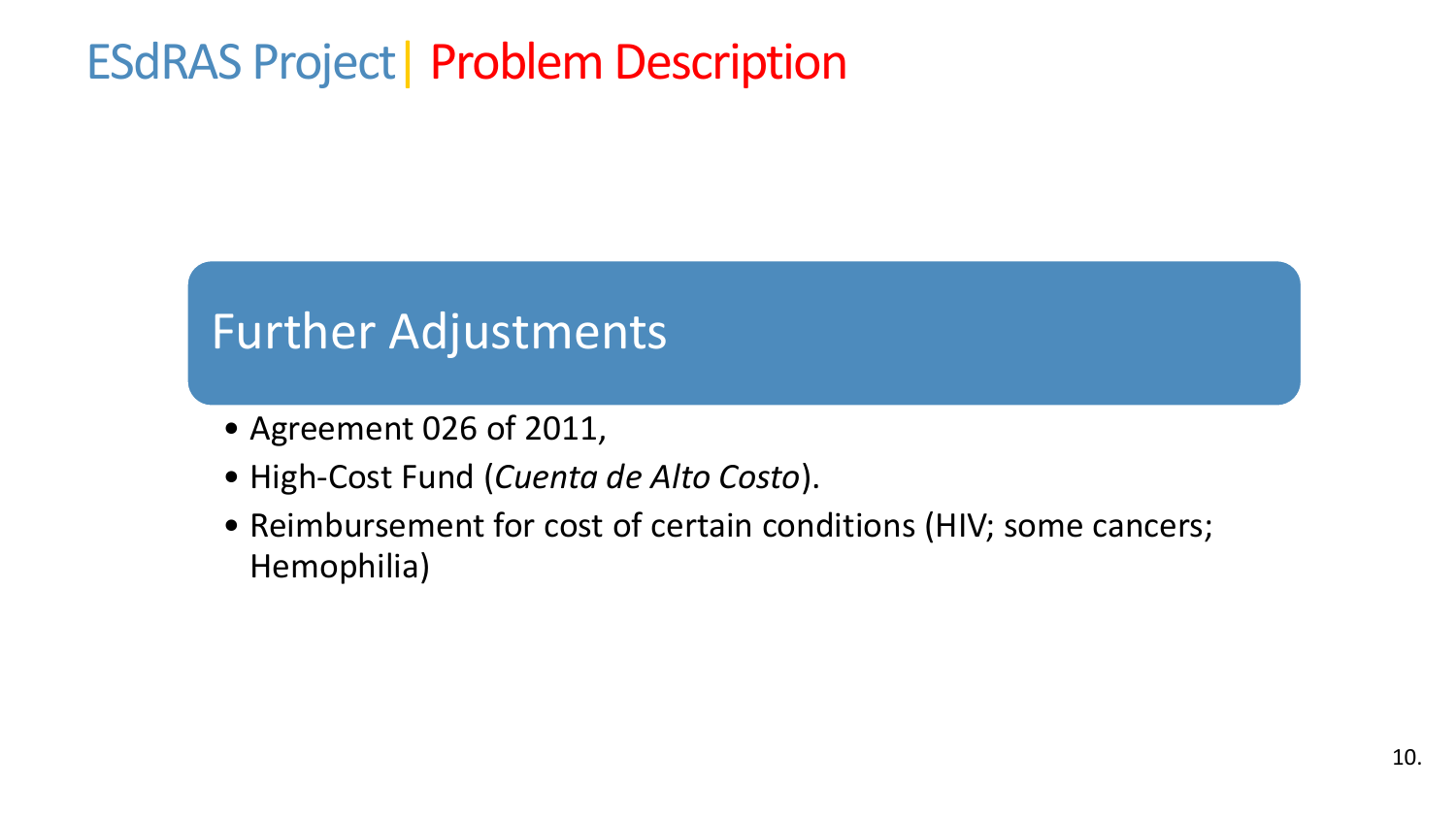## ESdRAS Project| Contributions

- Evaluate the current system (budget projections; payment accuracy).
- Recommendations for enhancement:
	- Budget projection methodology.
	- Condition-based risk adjustment system.
	- Quality management program.
	- Fraud and abuse monitoring system, and
	- Mitigation of insurers' risk.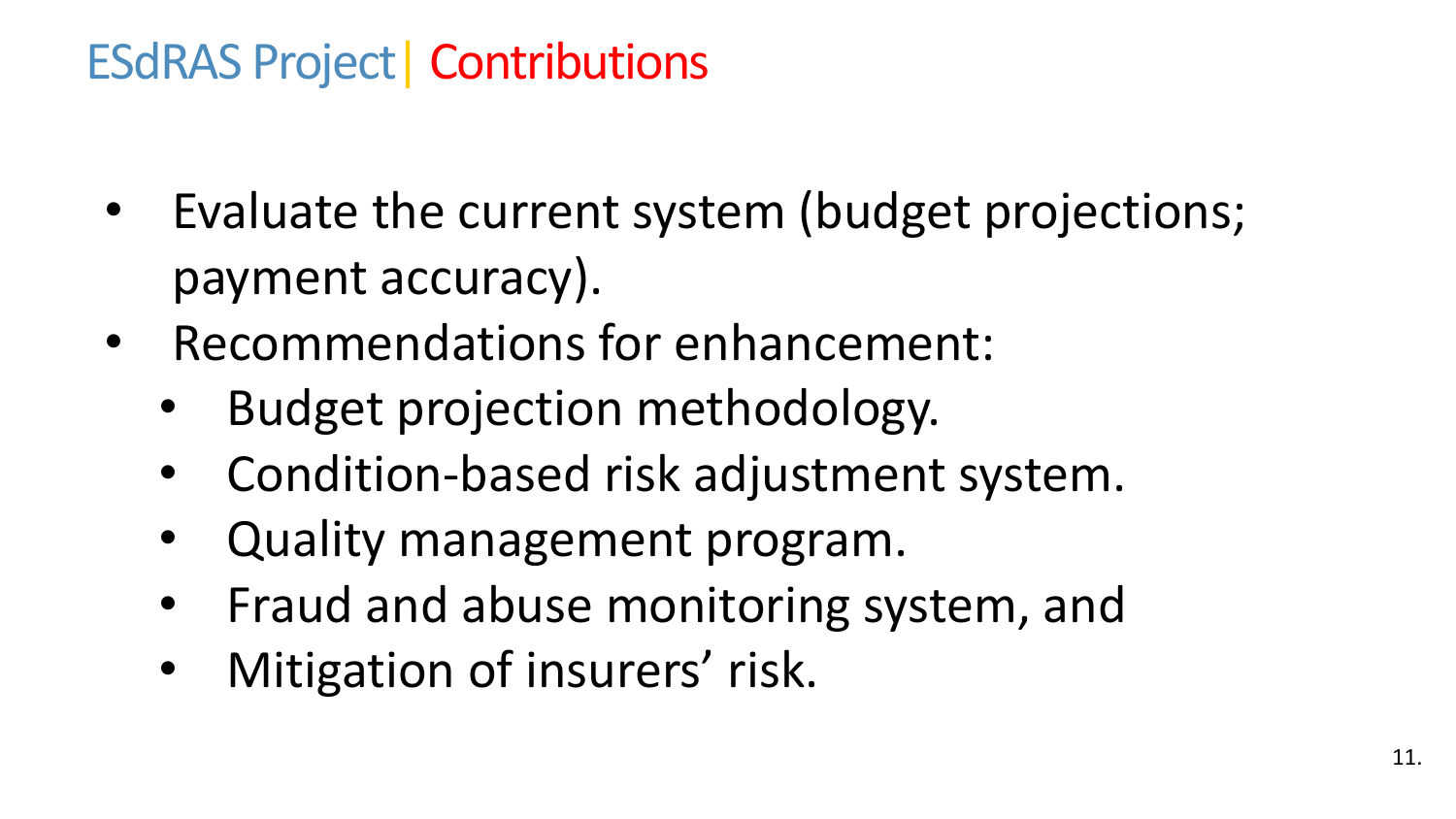#### ESdRAS Project | Evaluation of the Current System

Loss Ratios Profile Plot

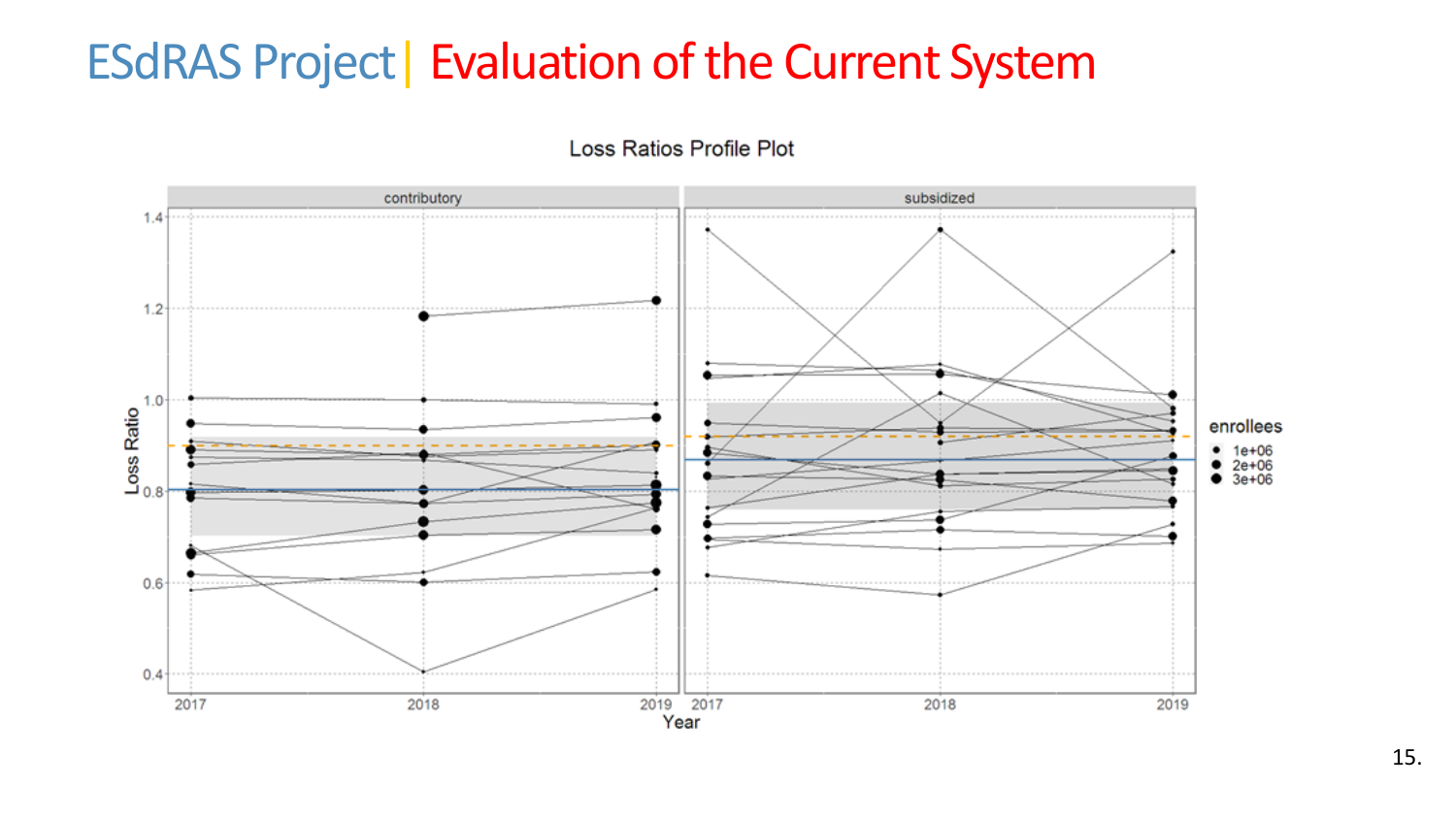#### ESdRAS Project| Budget Projection

| <b>Regime</b>       | <b>Year</b> | <b>N</b> | <b>Total Claims</b>                            | <b>Premium</b>      | Regime Loss Ratio Mean Loss Ratio S.D. Loss Ratio |        |        |
|---------------------|-------------|----------|------------------------------------------------|---------------------|---------------------------------------------------|--------|--------|
| contributory   2017 |             | 14       | \$13,008,406,653.36                            | \$16,822,806,639.80 | 77.33%                                            | 79.19% | 13.12% |
|                     |             |          | contributory 2018 15 $\,$ \$ 17,962,337,631.46 | \$21,598,226,971.63 | 83.17%                                            | 80.23% | 18.33% |
|                     |             |          | contributory 2019 16 $\,$ \$ 19,537,803,618.18 | \$23,317,712,631.74 | 83.79%                                            | 83.54% | 14.98% |
| subsidized          | 2017   18   |          | 7,866,965,239.70<br>S.                         | \$9,315,355,530.43  | 84.45%                                            | 86.87% | 18.53% |
| subsidized          |             |          | $ 2018 19 $ \$ 10,813,723,593.28               | \$12,562,188,859.00 | 86.08%                                            | 89.14% | 18.00% |
| subsidized          |             |          | 2019 19 \$12,957,637,135.77                    | \$15,026,303,917.70 | 86.23%                                            | 88.49% | 14.37% |

Need some text here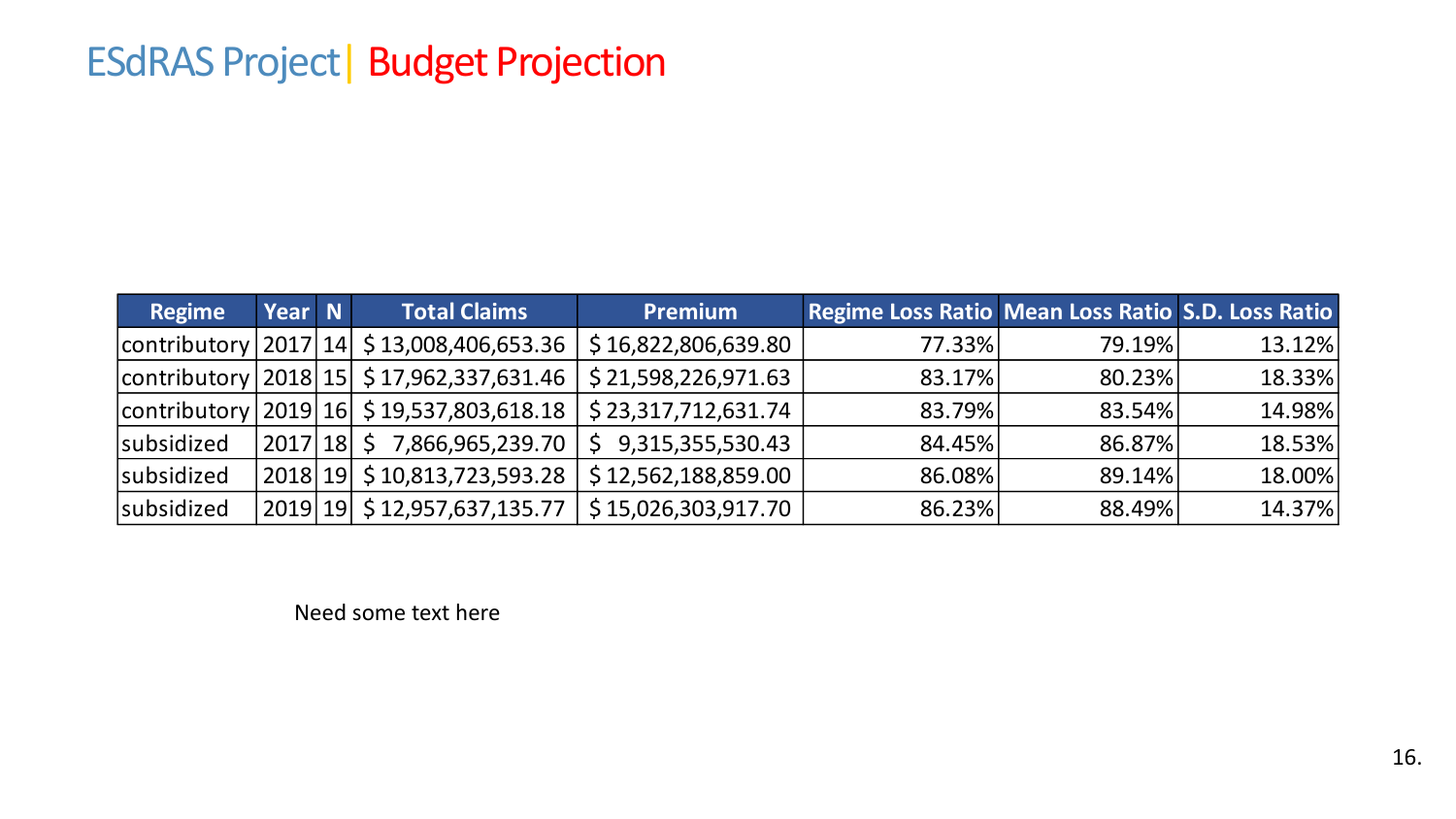# Steps Followed:

- Data Collection,
- Development of Dx Categories,
- Feature Extraction,
- Calibration of the Model, and
- Accuracy Testing.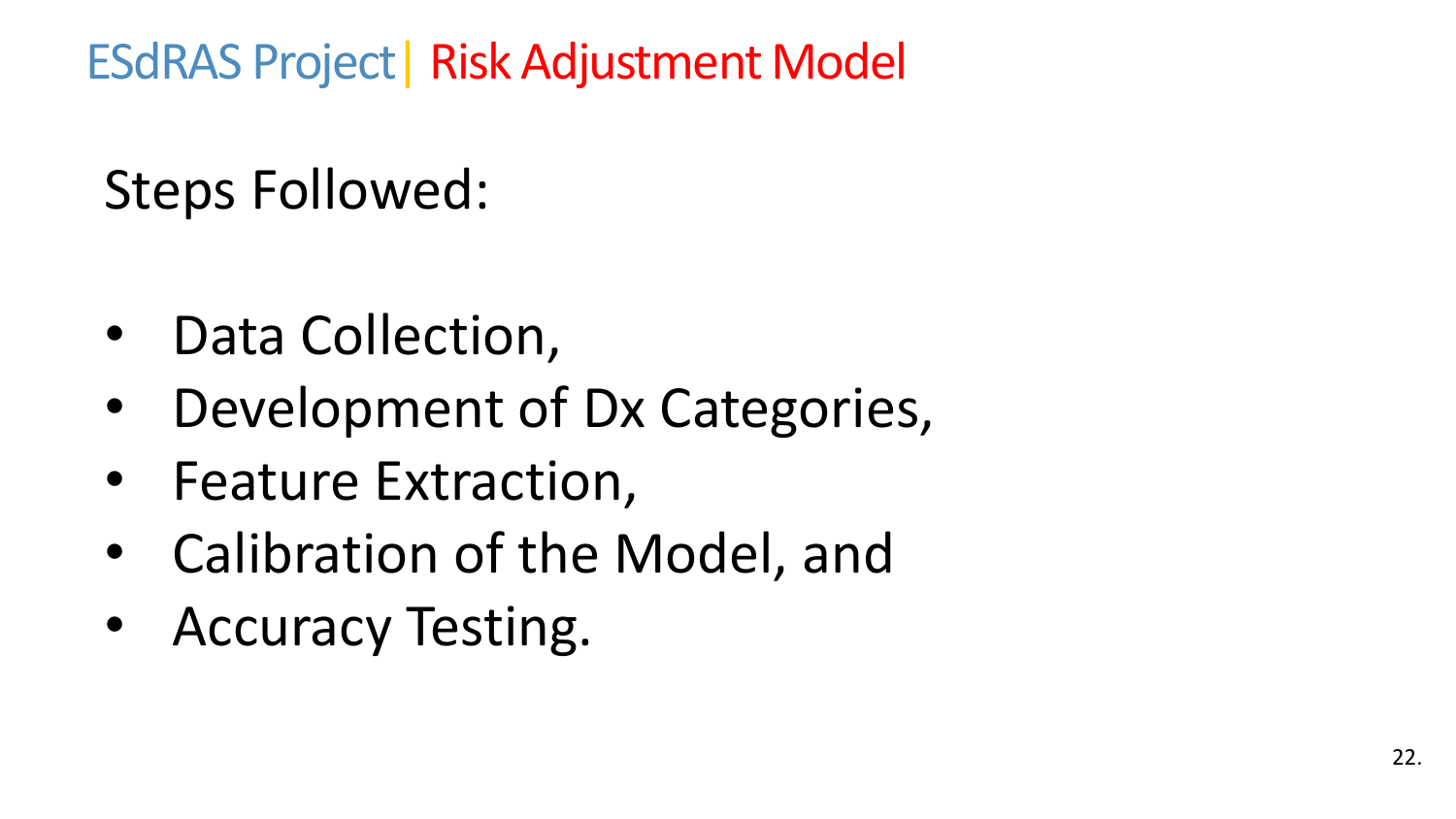Projected costs:

• Regression model based on demographics and condition categories.

Condition Categories

• SBA mapping of WHO ICD-10 codes.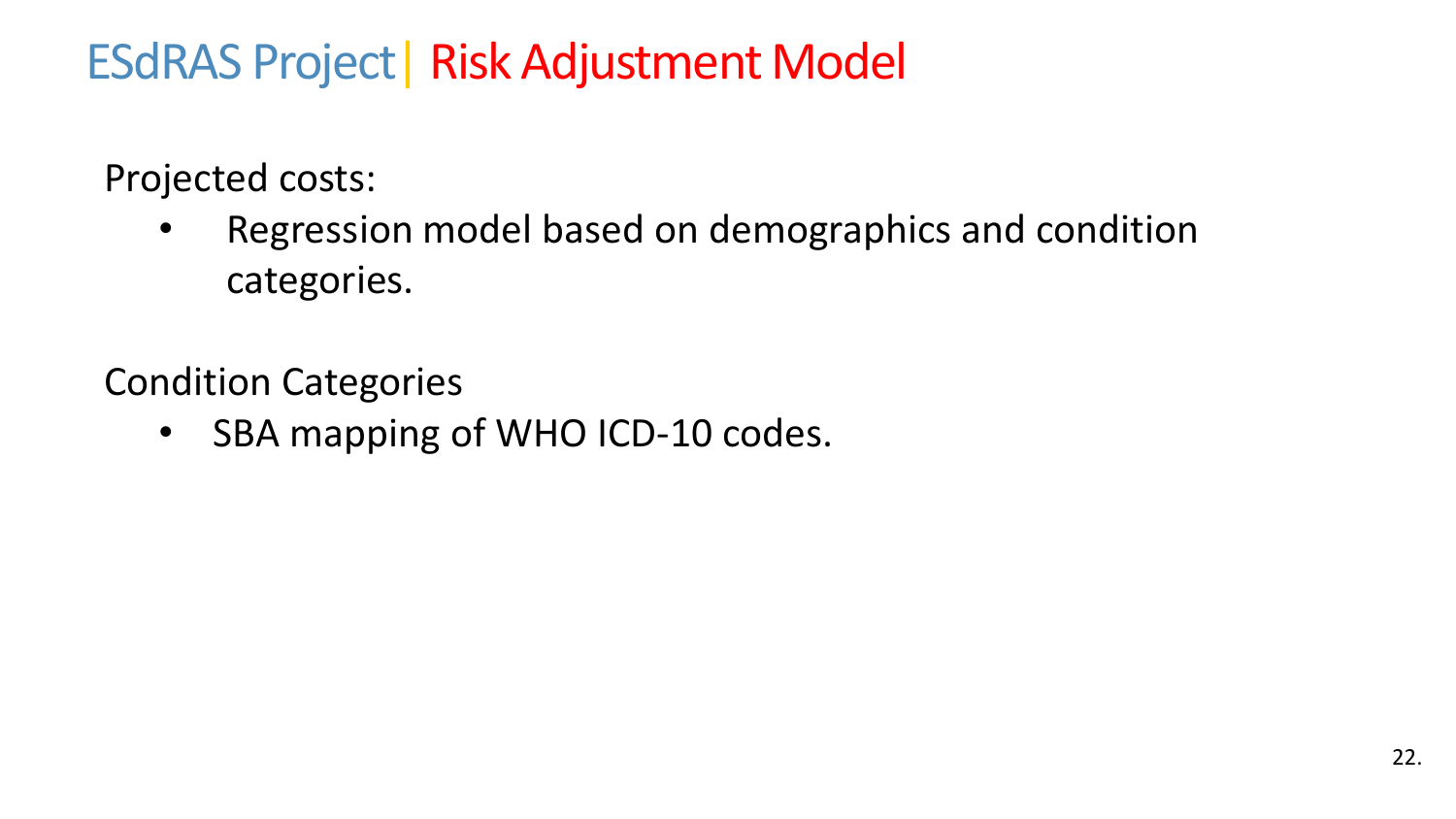#### ESdRAS Project| Risk Adjustment Model: testing

| <b>Model</b>   | <b>Description</b>                                                                                                                                           |  |  |
|----------------|--------------------------------------------------------------------------------------------------------------------------------------------------------------|--|--|
|                |                                                                                                                                                              |  |  |
| M <sub>1</sub> | Assigns a risk score of 1.0 to all the individuals.                                                                                                          |  |  |
| M <sub>2</sub> | Current Colombian risk-adjustment system, adding recoveries (non-PBS) costs in an<br>individual fashion.                                                     |  |  |
| M <sub>3</sub> | Current Colombian risk-adjustment system, adding the mean of the recoveries.                                                                                 |  |  |
| M <sub>4</sub> | Age, sex, territory model (see appendix D) calibrated on a 75% training sample of the<br>full experience year dataset.                                       |  |  |
| M <sub>5</sub> | Age, sex, territory, and the following conditions: Diabetes, hypertension, CKD, HIV,<br>cancers, and coagulation and hemorrhagic disorders (see appendix E). |  |  |
| <b>M6</b>      | Condition-based risk-adjustment model calibrated setting $c$ at the 0.975 percentile.                                                                        |  |  |
| M <sub>7</sub> | Developed condition-based risk-adjustment model presented in the previous<br>subsections.                                                                    |  |  |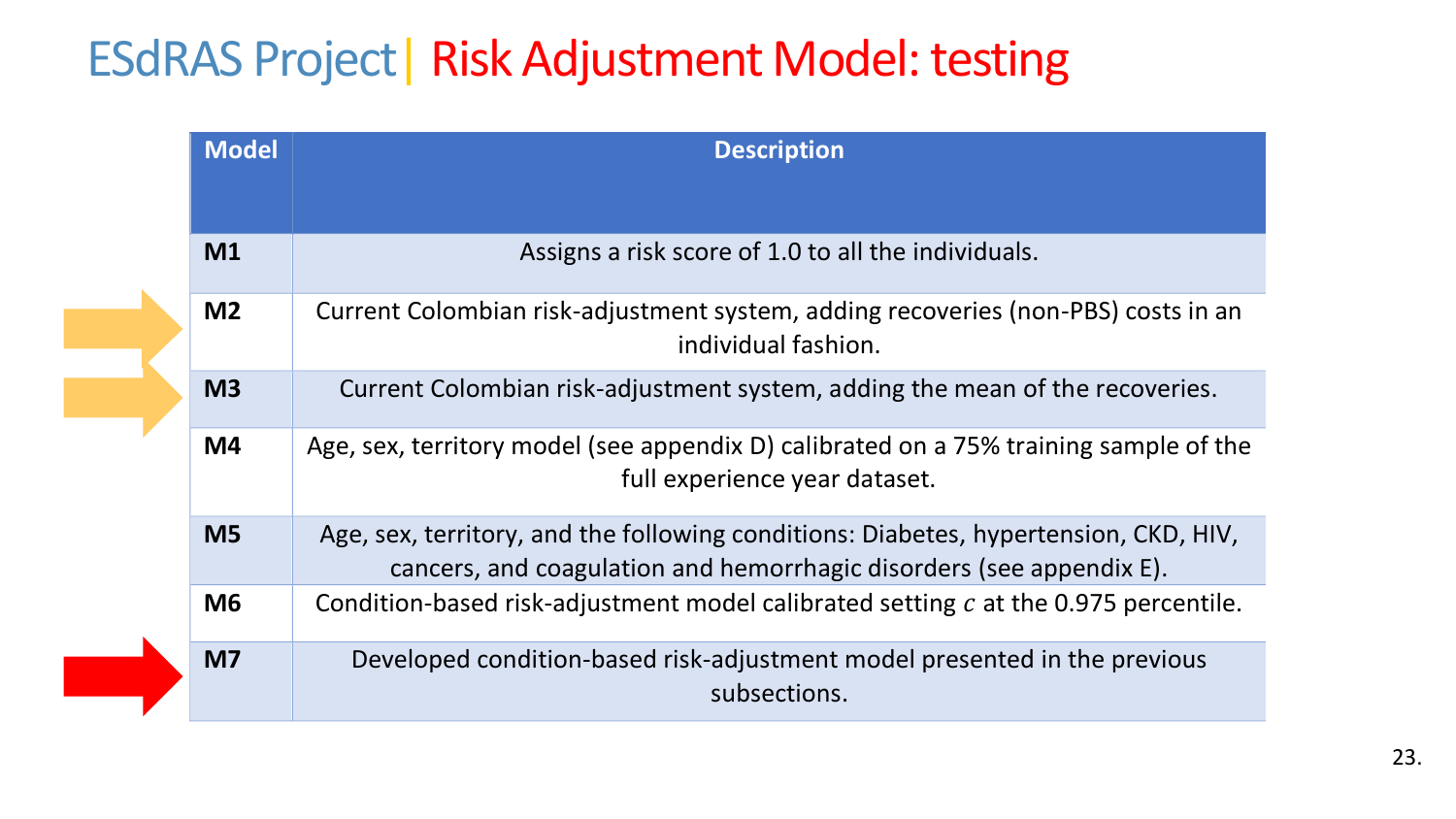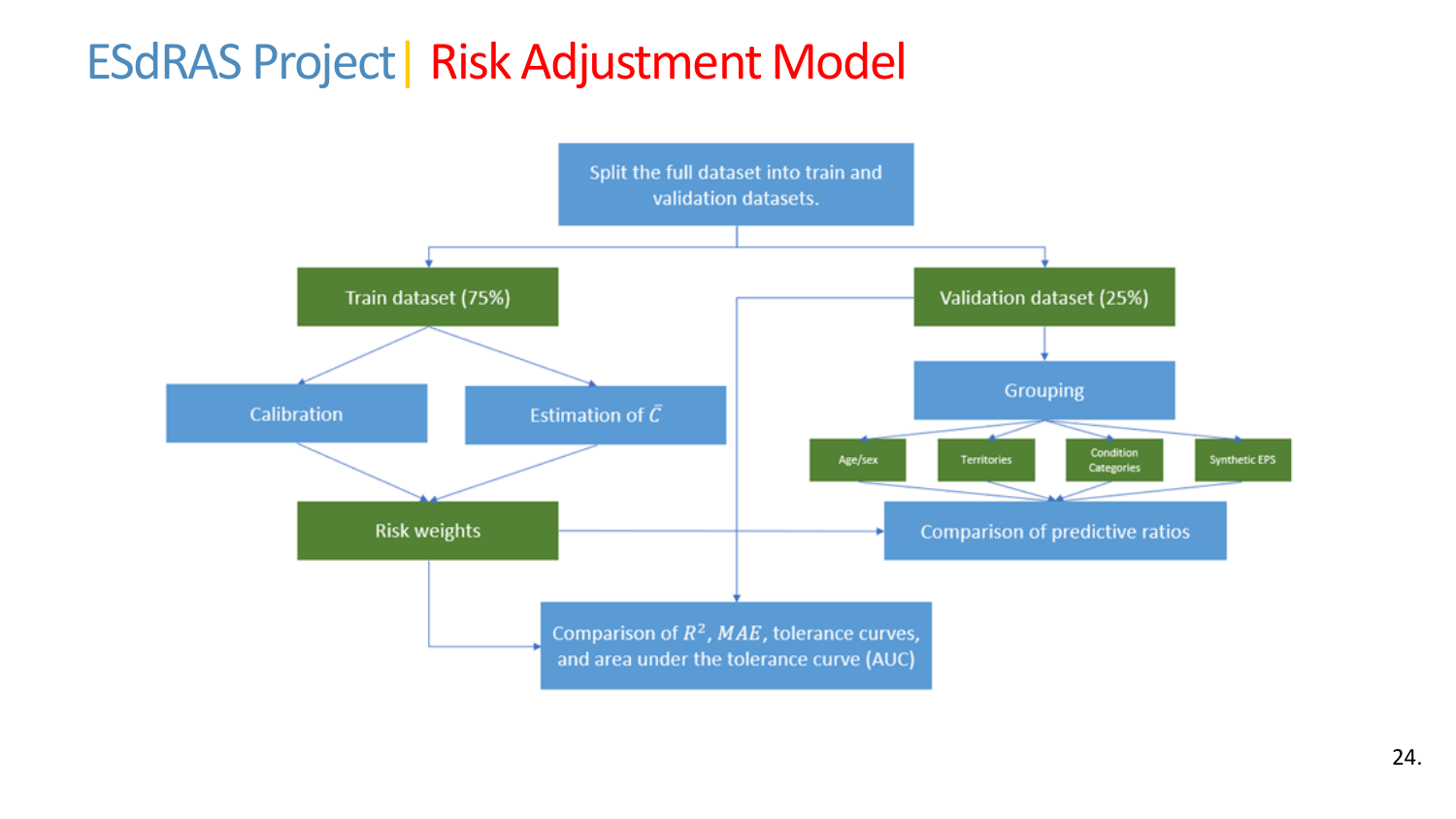#### **Tolerance Curves**

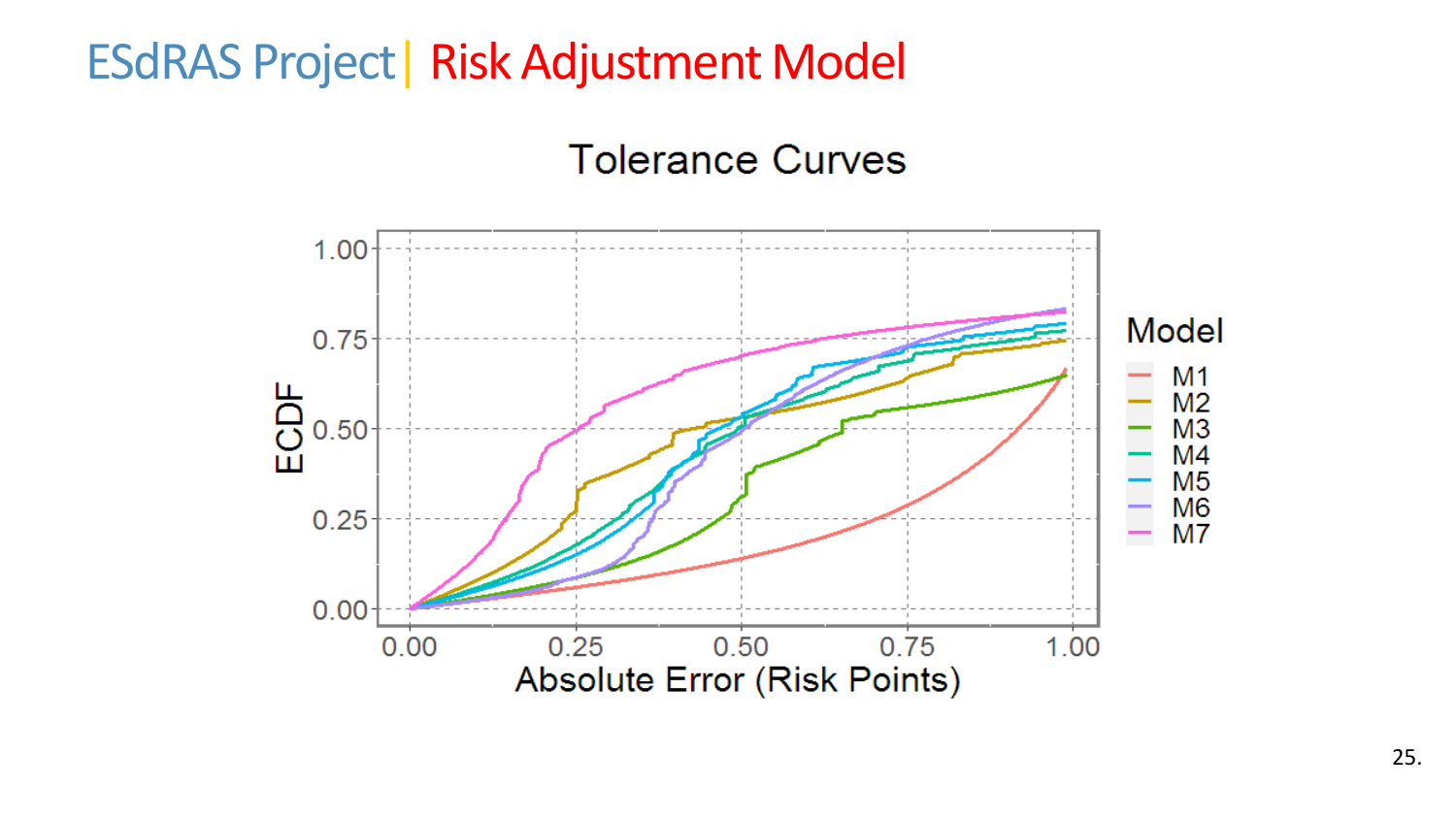| <b>Model</b>   | $\boldsymbol{R^2}$ | <b>MAE</b> | AUC (1.0 Cutoff) | AUC (3.0 Cutoff) |
|----------------|--------------------|------------|------------------|------------------|
| M1             | 0.00%              | 1.38       | 19.51%           | 69.24%           |
| M <sub>2</sub> | 71.22%             | 1.01       | 45.93%           | 74.83%           |
| M <sub>3</sub> | 0.82%              | 1.38       | 32.06%           | 68.50%           |
| M4             | 0.91%              | 1.22       | 44.19%           | 74.27%           |
| M <sub>5</sub> | 4.35%              | 1.19       | 45.34%           | 75.17%           |
| M <sub>6</sub> | 4.92%              | 1.09       | 43.28%           | 76.73%           |
| M <sub>7</sub> | 8.62%              | 1.02       | 60.03%           | 79.99%           |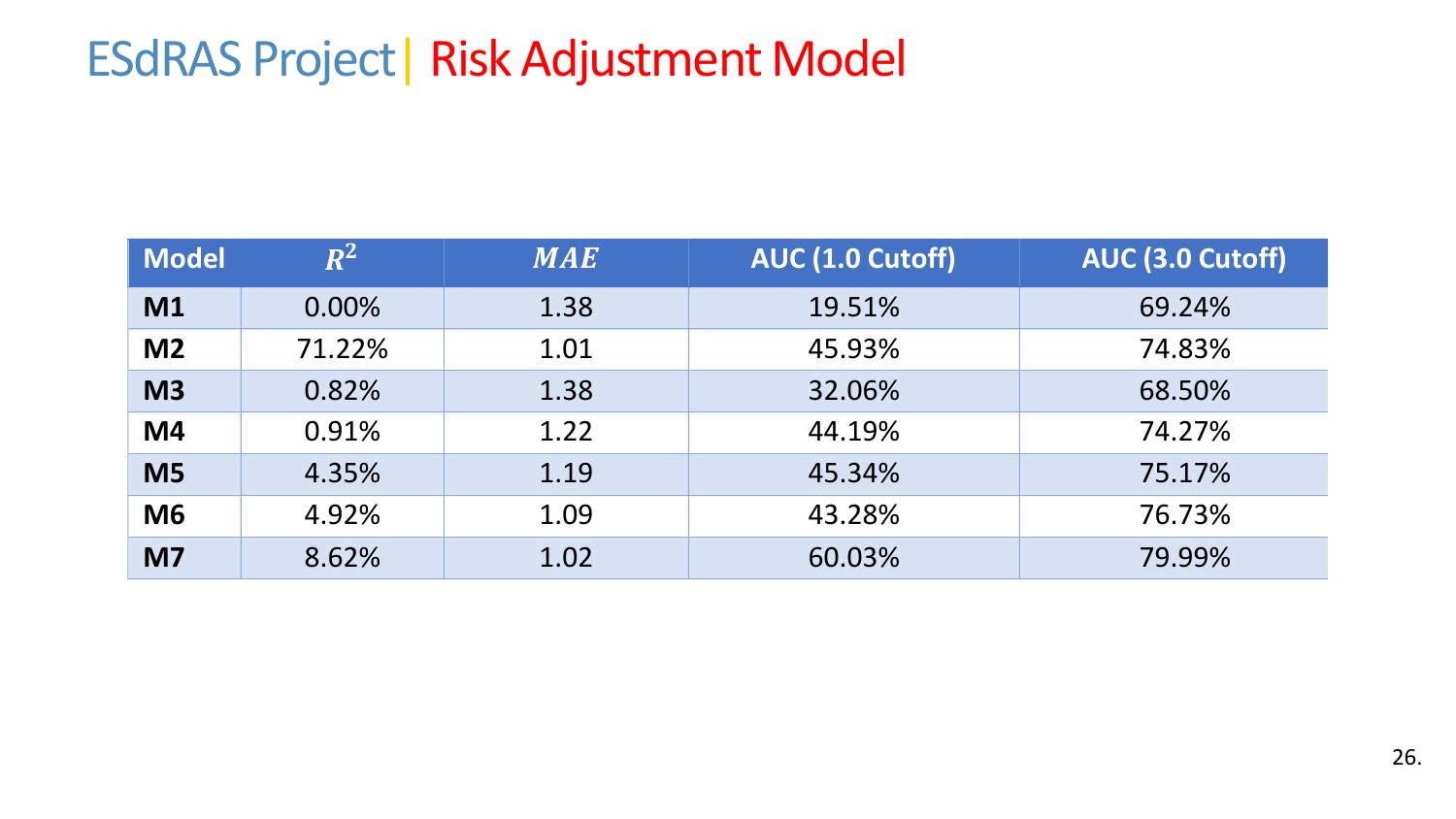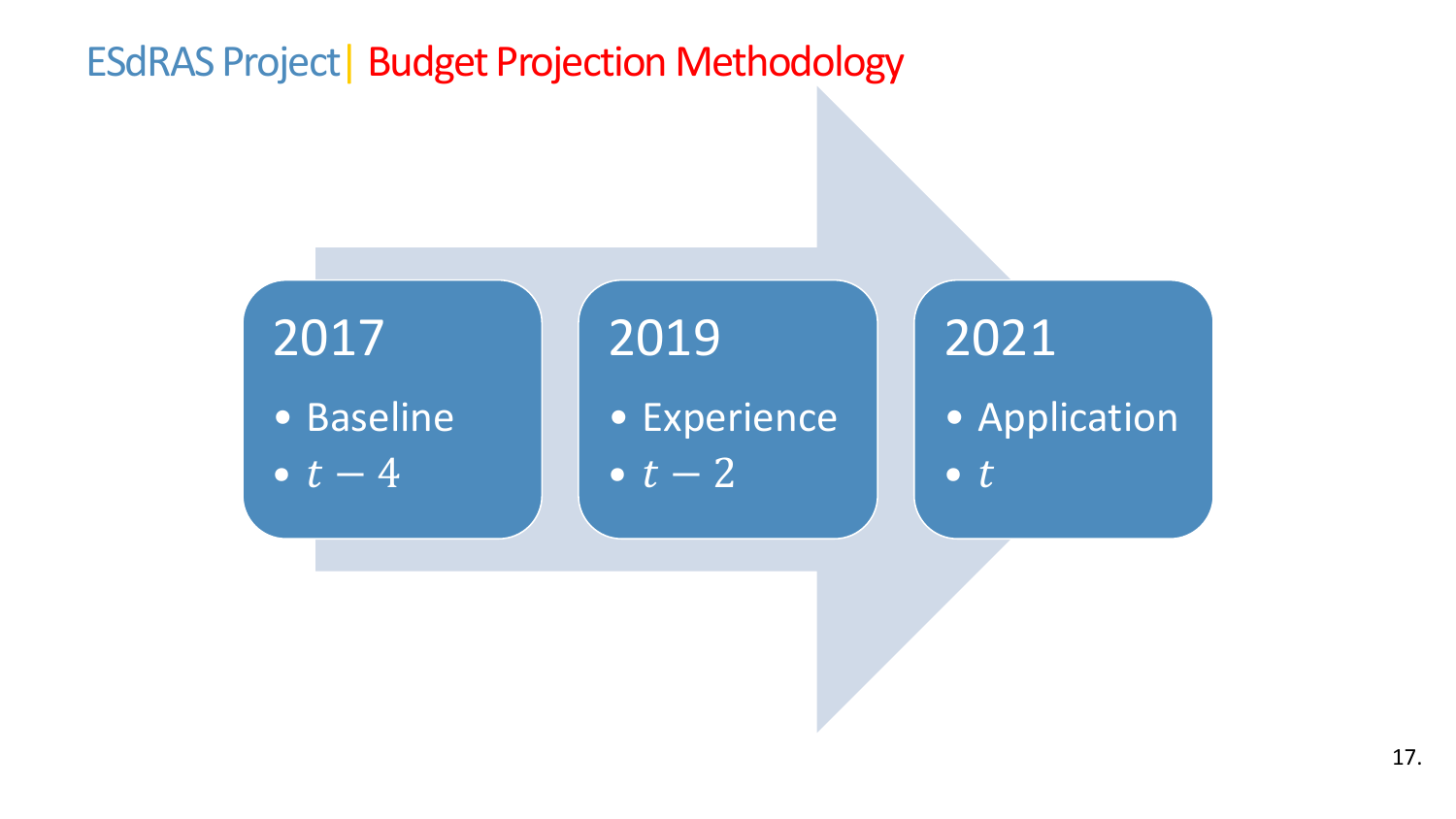$$
1) \widehat{B}^{(reg)}{}_t = \widehat{MM}^{(reg)}{}_t \times \widehat{\bar{C}}^{(reg)}{}_t,
$$

$$
2\hat{\overline{C}}^{(reg)}t = \hat{\overline{C}}^{(reg)}t-2} \times (1 + r^{(reg)}) \times (1 + f) \times (1 + \tau),
$$

$$
\widehat{\mathcal{J}}(\widehat{\overline{C}}^{(reg)}{}_{t-2}=\widehat{\overline{C}}^{(PBS,reg)}{}_{t-2}+\widehat{\overline{C}}^{(No\, PBS)}{}_{t-2},
$$

4) 
$$
\widehat{\overline{C}}^{(PBS,reg)}{}_{t-2} = \frac{Developed\ PBS\ costs\ for\ the\ Experience\ Period}{\widetilde{MM}^{(reg)}{}_{t-2}},
$$

$$
5)\hat{\overline{C}}^{(No\ PBS)}{}_{t-2} = \frac{\sum_{i \in GR} C_i \times P_i}{M M_{t-2}}.
$$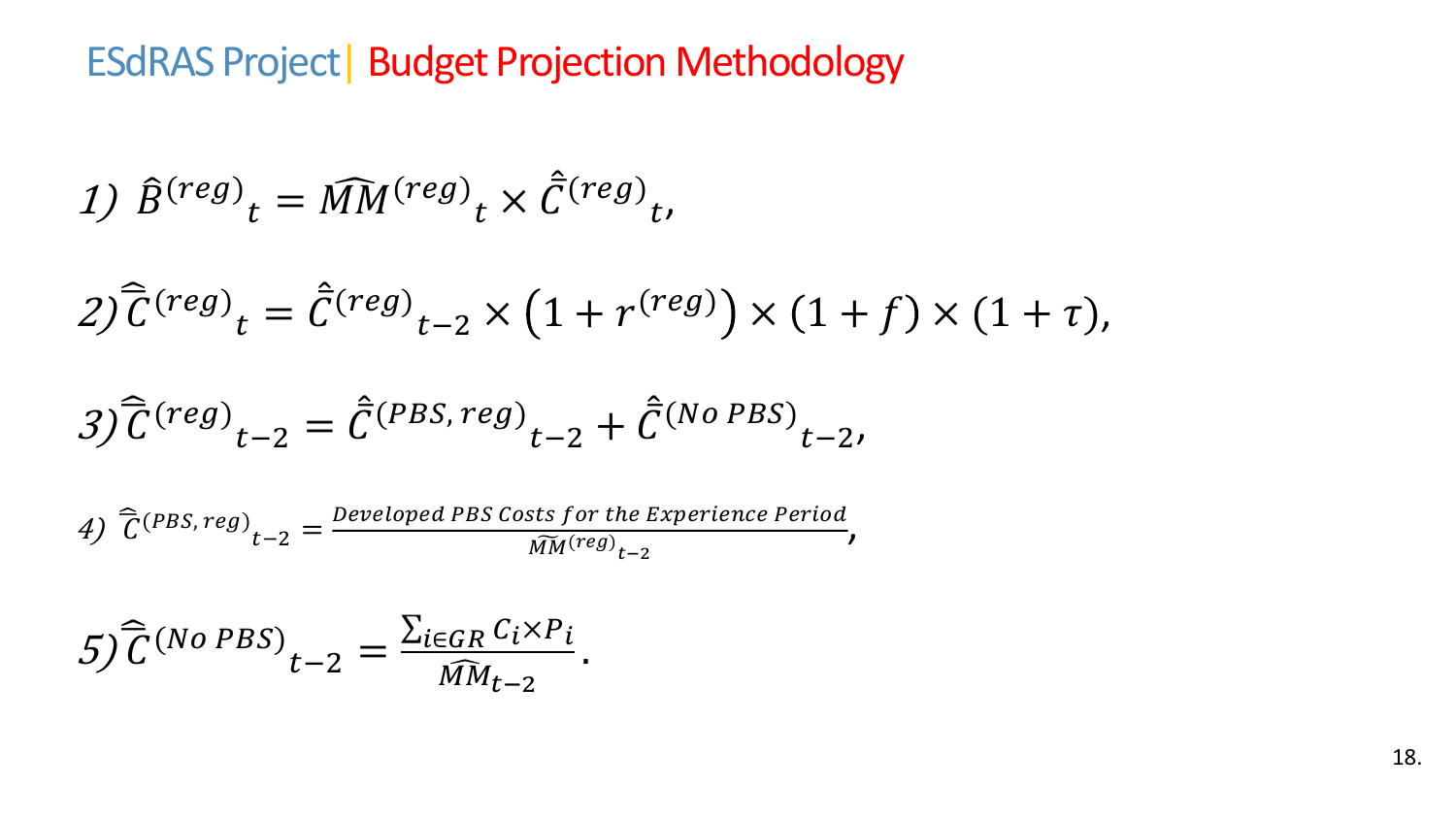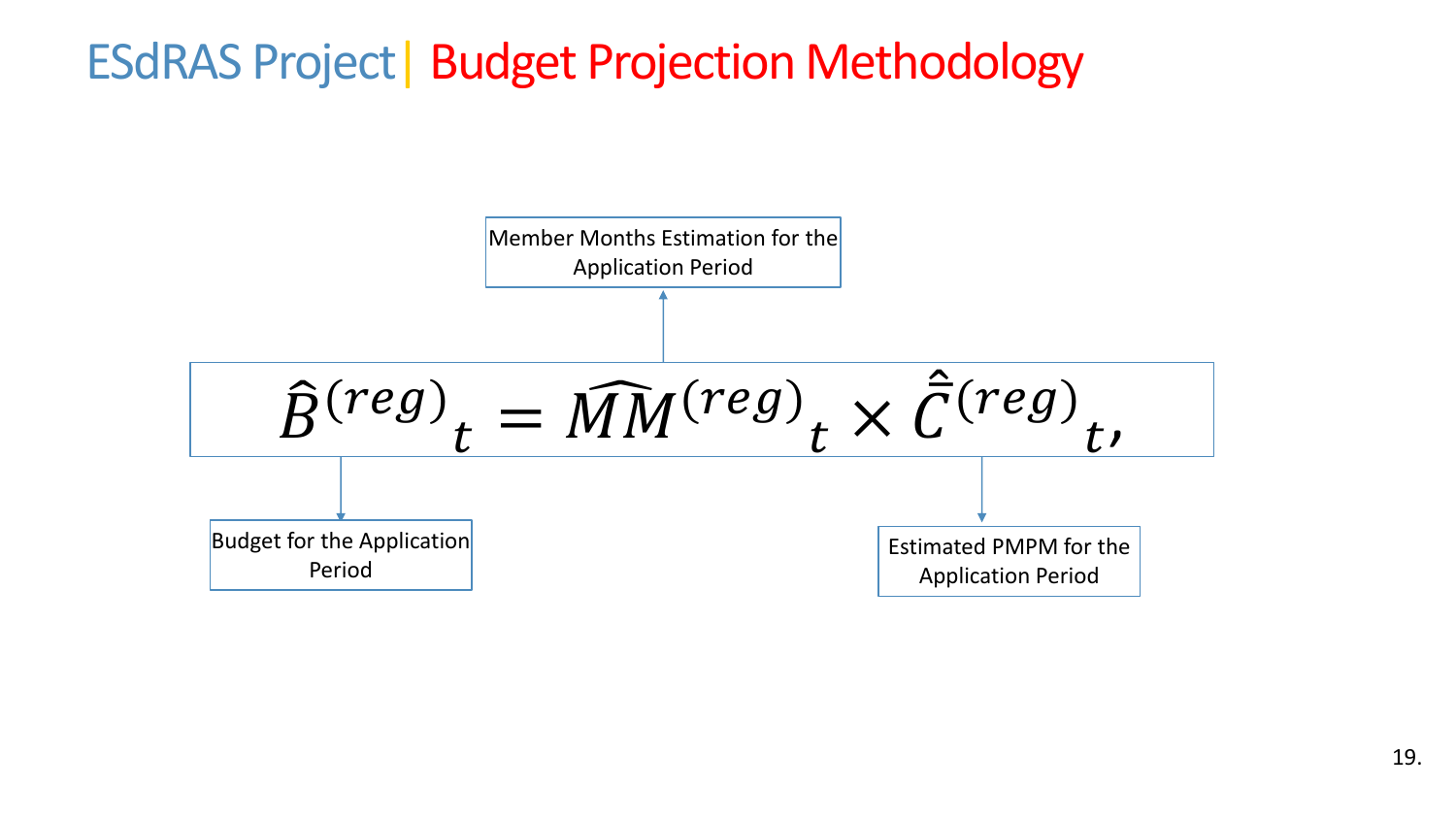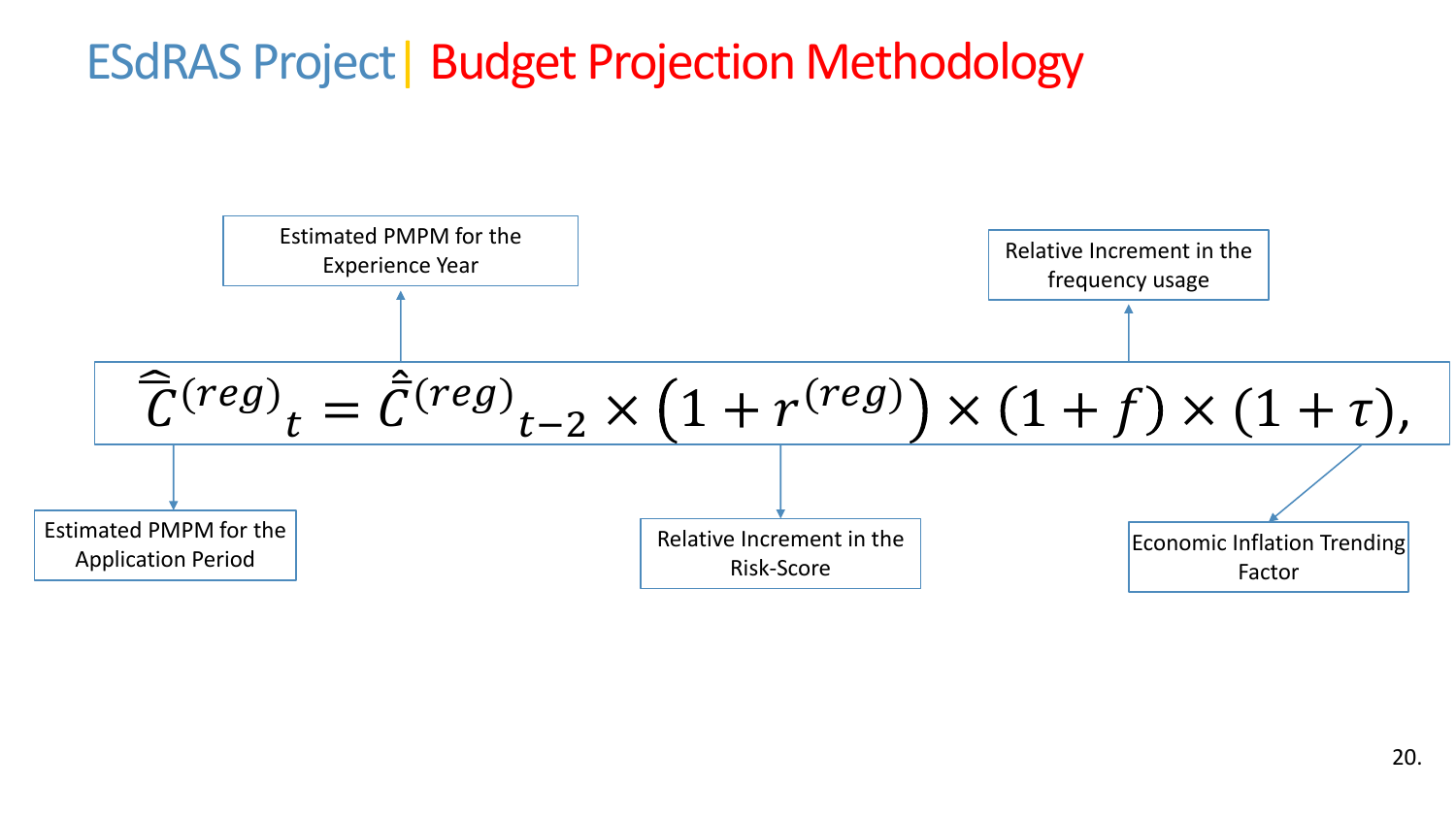$$
\widehat{\overline{C}}^{(reg)}{}_{t-2} = \widehat{\overline{C}}^{(PBS, reg)}{}_{t-2} + \widehat{\overline{C}}^{(Non-PBS)}{}_{t-2}
$$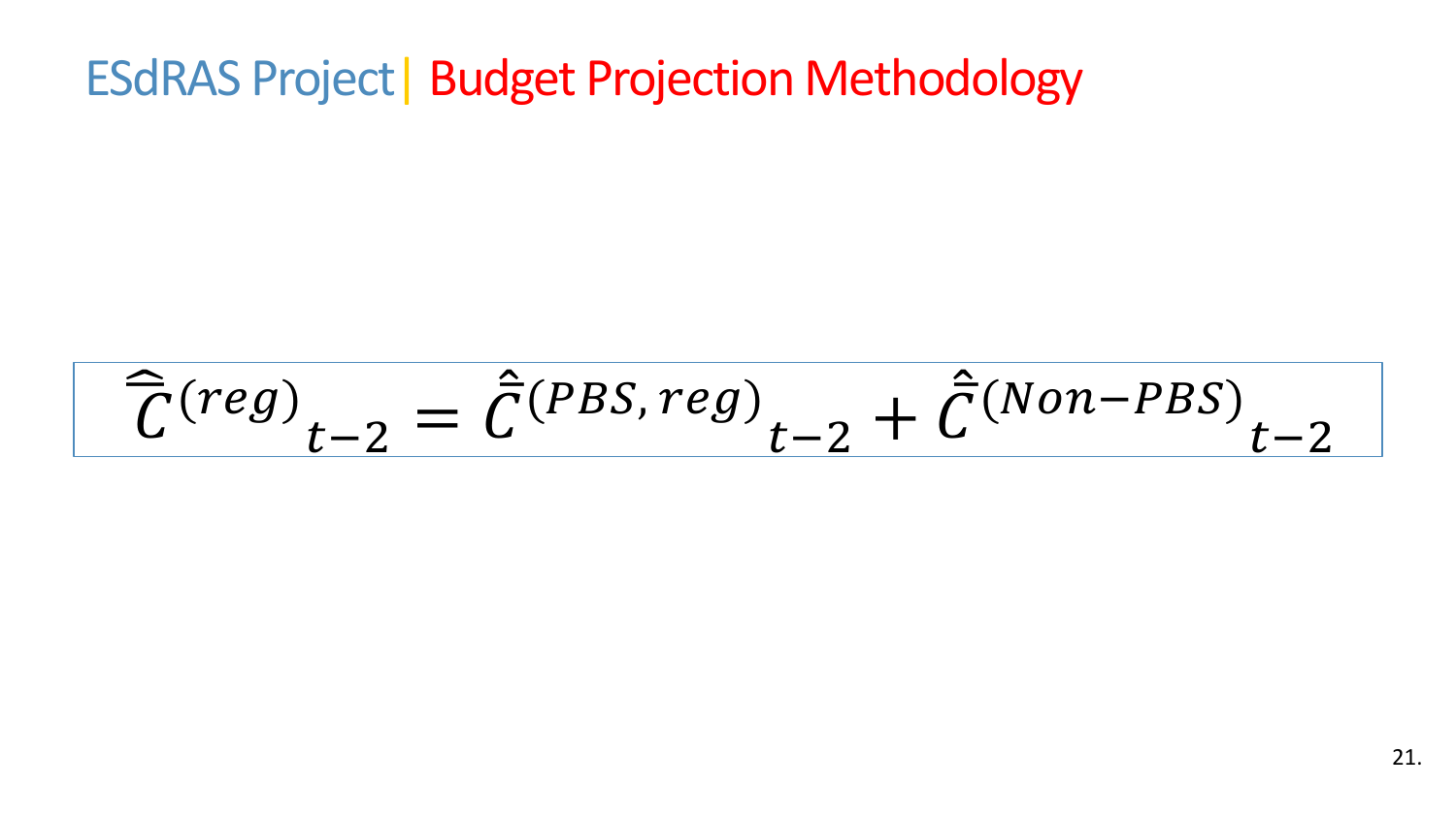## ESdRAS Project| Contributions

- Evaluation of the current system,
- Enhancement of the budget projection techniques accounting for both PBS and non-PBS services,
- Development of a condition based risk-adjustment system that enhances the accuracy of the existing one.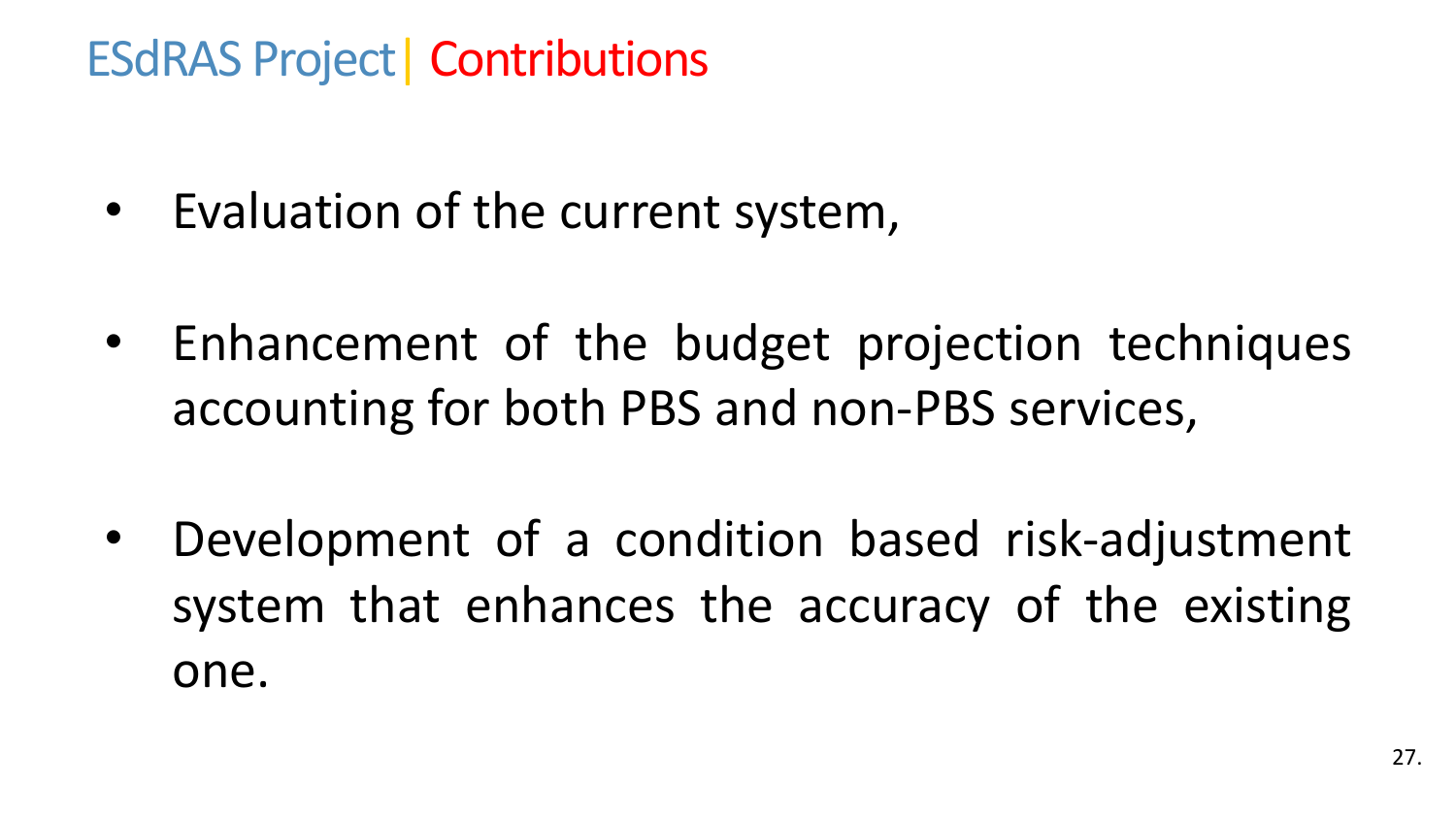## ESdRAS Project| Contributions

• Recommendations on a quality management program, fraud and abuse monitoring recommendations, and addressing EPSs risk.